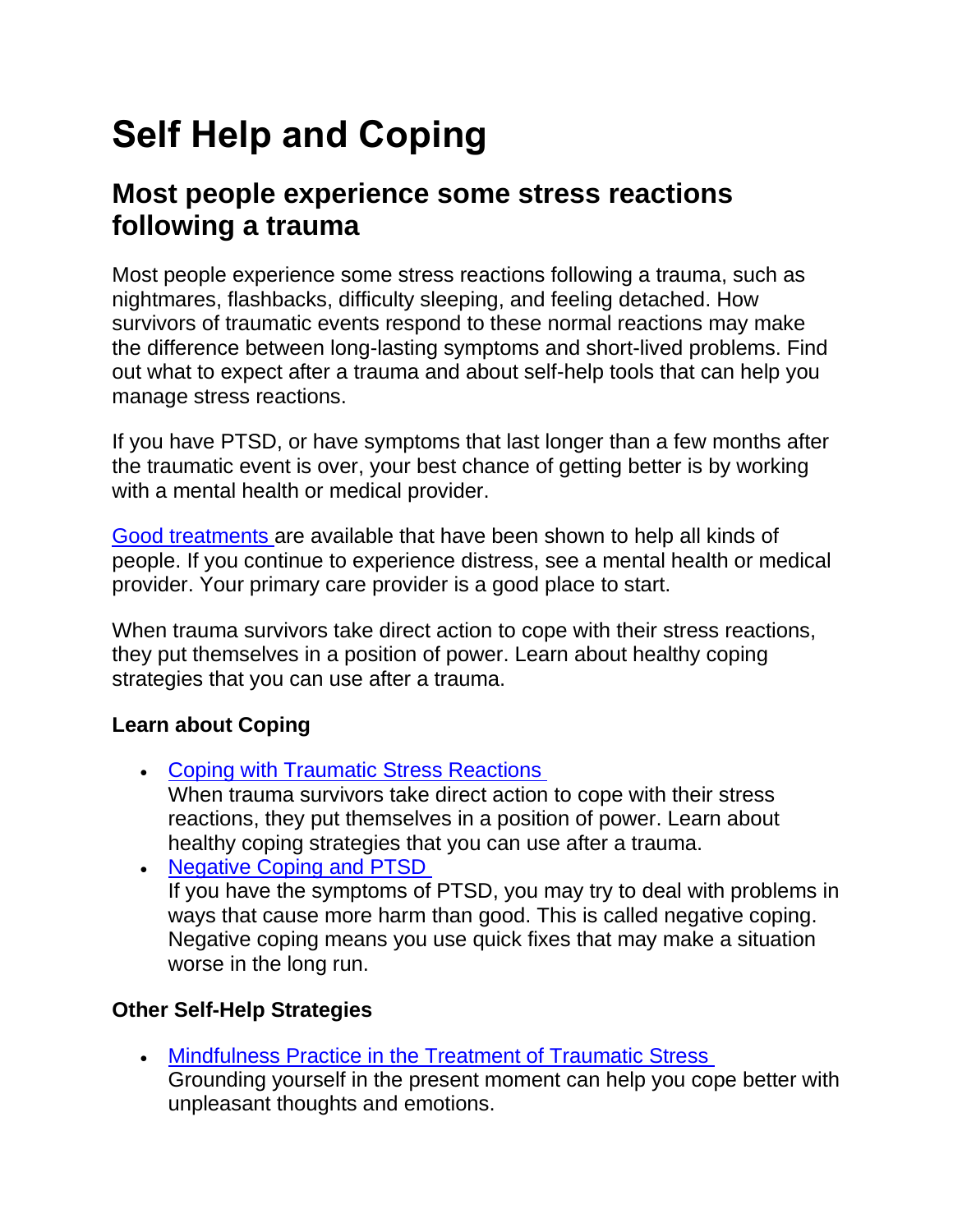• [Peer Support Groups](https://www.ptsd.va.gov/gethelp/peer_support.asp)

Locate and learn more about peer support groups to help those diagnosed with PTSD or caring for someone with PTSD.

• [Dogs and PTSD](https://www.ptsd.va.gov/gethelp/dogs_ptsd.asp) Learn about the role of dogs in managing symptoms and PTSD recovery.

#### **Tools to Help Manage Symptoms**

• [PTSD Coach: Mobile App](https://www.ptsd.va.gov/appvid/mobile/ptsdcoach_app.asp)

This mobile app has self-assessments, symptom-tracking, and coping skills to help you address and monitor stress. Available for iOS and Android.

• [PTSD Coach Online](https://www.ptsd.va.gov/appvid/mobile/ptsdcoach_app.asp) A series of online video coaches will guide you through 17 tools to help you manage stress. PTSD Coach Online is used on a computer, rather than a mobile device, and therefore can offer tools that involve writing.

• [Mindfulness Coach: Mobile App](https://www.ptsd.va.gov/appvid/mobile/mindfulcoach_app.asp)

This app includes mindfulness exercises to practice on your own or with guidance and strategies to help overcome challenges to mindfulness practice. Includes a log and reminders to support your mindfulness practice. Available for iOS.

### Source: [National Center for PTSD](https://www.ptsd.va.gov/)

**COVID-19 ALERT!** During the Coronavirus (COVID-19) pandemic. Follow the CDC's guidelines on social distancing and your federal, state, and local government's rules and regulations.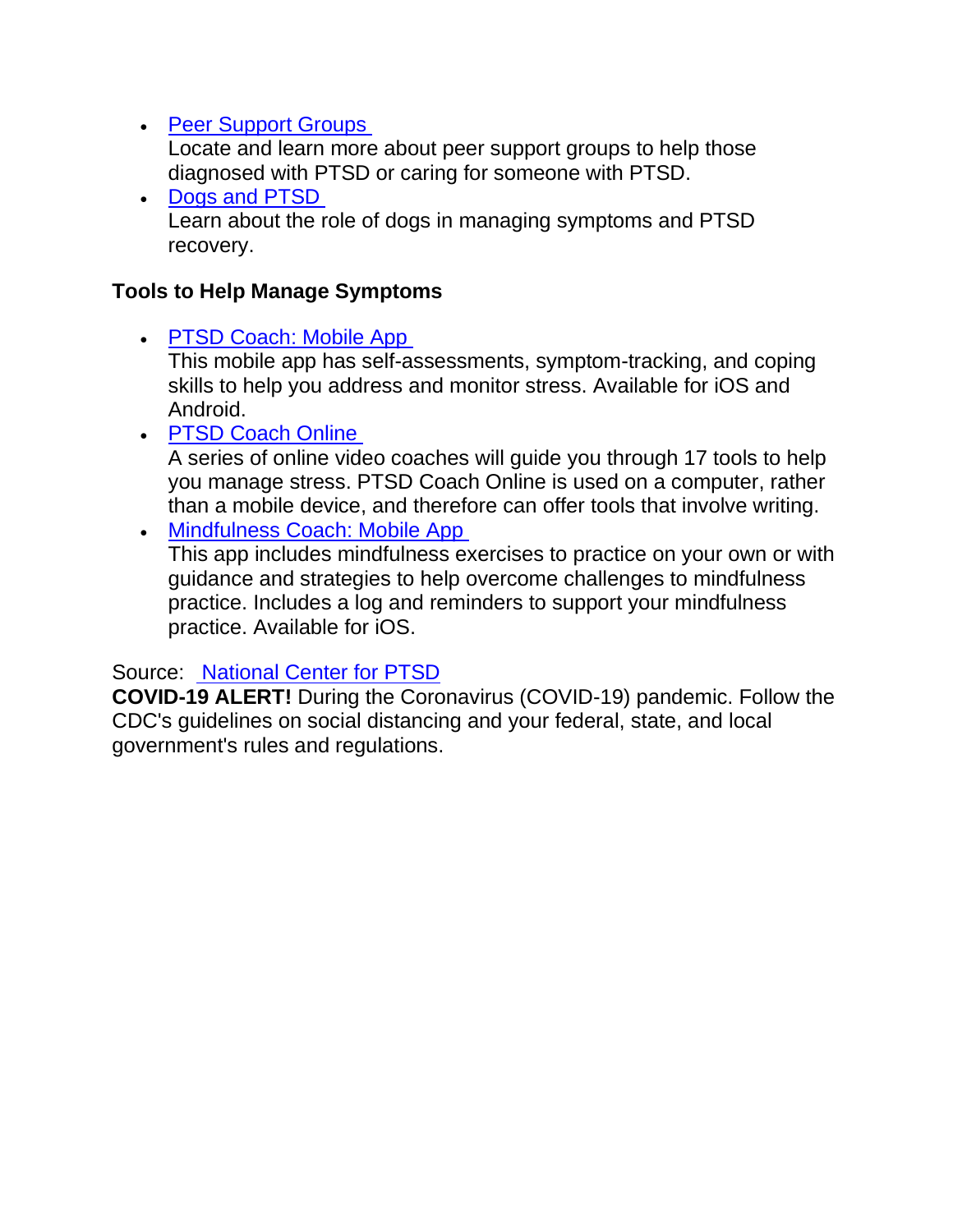# **PTSD Basics**

# **PTSD is a mental health problem**

# **PTSD Basics**

PTSD (posttraumatic stress disorder) is a mental health problem that some people develop after experiencing or witnessing a life-threatening event, like combat, a natural disaster, a car accident, or sexual assault.

It's normal to have upsetting memories, feel on edge, or have trouble sleeping after a traumatic event. At first, it may be hard to do normal daily activities, like go to work, go to school, or spend time with people you care about. But most people start to feel better after a few weeks or months.

If it's been longer than a few months and you're still having symptoms, you may have PTSD. For some people, PTSD symptoms may start later on, or they may come and go over time.

Video

How I Knew I had PTSD

When you have PTSD, the world feels unsafe. You may have upsetting memories, feel on edge, or have trouble sleeping. You may also try to avoid things that remind you of your trauma — even things you used to enjoy.

### **Who Develops PTSD?**

Anyone can develop PTSD at any age. A number of factors can increase the chance that someone will have PTSD, many of which are not under that person's control. For example, having a very intense or long-lasting traumatic event or getting injured during the event can make it more likely that a person will develop PTSD. PTSD is also more common after certain types of trauma, like combat and sexual assault.

Personal factors, like previous traumatic exposure, age, and gender, can affect whether or not a person will develop PTSD. What happens after the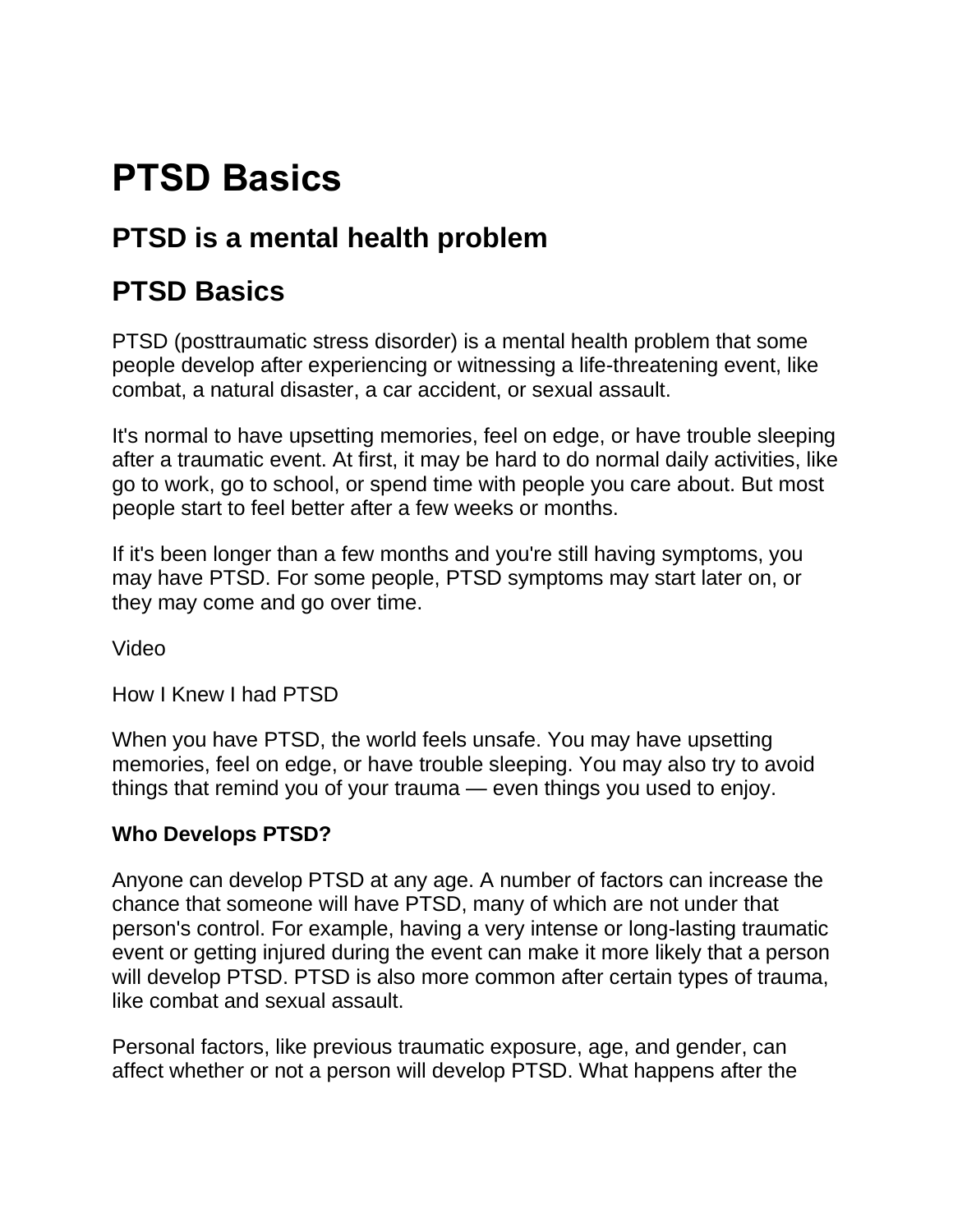traumatic event is also important. Stress can make PTSD more likely, while social support can make it less likely.

### **What are the symptoms of PTSD?**

PTSD symptoms usually start soon after the traumatic event, but they may not appear until months or years later. They also may come and go over many years. If the symptoms last longer than four weeks, cause you great distress, or interfere with your work or home life, you might have PTSD

There are four types of PTSD symptoms, but they may not be exactly the same for everyone. Each person experiences symptoms in their own way.

1. **Reliving the event (also called re-experiencing** 

**symptoms).** Memories of the traumatic event can come back at any time. You may feel the same fear and horror you did when the event took place. For example:

- o You may have nightmares.
- $\circ$  You may feel like you are going through the event again. This is called a flashback.
- $\circ$  You may see, hear, or smell something that causes you to relive the event. This is called a trigger. News reports, seeing an accident, or hearing a car backfire are examples of triggers.
- 2. **Avoiding situations that remind you of the event.** You may try to avoid situations or people that trigger memories of the traumatic event. You may even avoid talking or thinking about the event. For example:
	- o You may avoid crowds, because they feel dangerous.
	- o You may avoid driving if you were in a car accident or if your military convoy was bombed.
	- $\circ$  If you were in an earthquake, you may avoid watching movies about earthquakes.
	- o You may keep very busy or avoid seeking help because it keeps you from having to think or talk about the event.
- 3. **Negative changes in beliefs and feelings.** The way you think about yourself and others changes because of the trauma. This symptom has many aspects, including the following:
	- o You may not have positive or loving feelings toward other people and may stay away from relationships.
	- o You may forget about parts of the traumatic event or not be able to talk about them.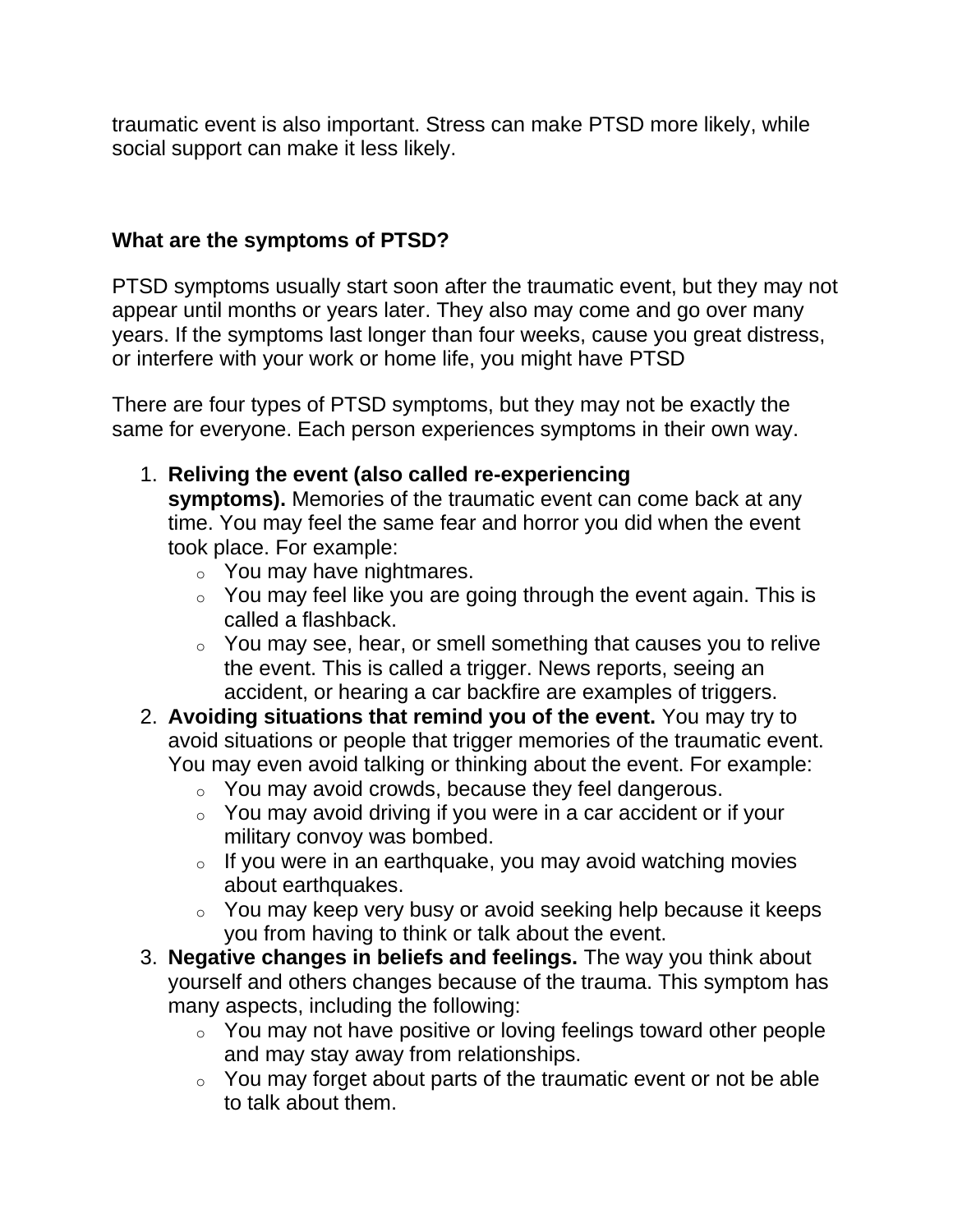- $\circ$  You may think the world is completely dangerous, and no one can be trusted.
- 4. **Feeling keyed up (also called hyperarousal).** You may be jittery, or always alert and on the lookout for danger. You might suddenly become angry or irritable. This is known as hyperarousal. For example:
	- o You may have a hard time sleeping.
	- o You may have trouble concentrating.
	- $\circ$  You may be startled by a loud noise or surprise.
	- $\circ$  You might want to have your back to a wall in a restaurant or waiting room.

## **What are the symptoms of PTSD in children?**

Children may have symptoms described above or other symptoms depending on how old they are. As children get older, their symptoms are more like those of adults. Here are some examples of PTSD symptoms in children:

- Children under 6 may get upset if their parents are not close by, have trouble sleeping, or act out the trauma through play.
- Children age 7 to 11 may also act out the trauma through play, drawings, or stories. Some have nightmares or become more irritable or aggressive. They may also want to avoid school or have trouble with schoolwork or friends.
- Children age 12 to 18 have symptoms more similar to adults: depression, anxiety, withdrawal, or reckless behavior like substance abuse or running away.

Read More about PTSD in [Children and Teens](https://www.ptsd.va.gov/understand/what/teens_ptsd.asp) , and [Very Young Trauma](https://www.ptsd.va.gov/understand/what/young_trauma_survivors.asp)  [Survivors](https://www.ptsd.va.gov/understand/what/young_trauma_survivors.asp) .

### **Will People with PTSD Get Better?**

After a traumatic event, it's normal to think, act, and feel differently than usual—but most people start to feel better after a few weeks or months. Talk to a doctor or mental health care provider (like a psychiatrist, psychologist, or social worker) if your symptoms:

- Last longer than a few months
- Are very upsetting
- Disrupt your daily life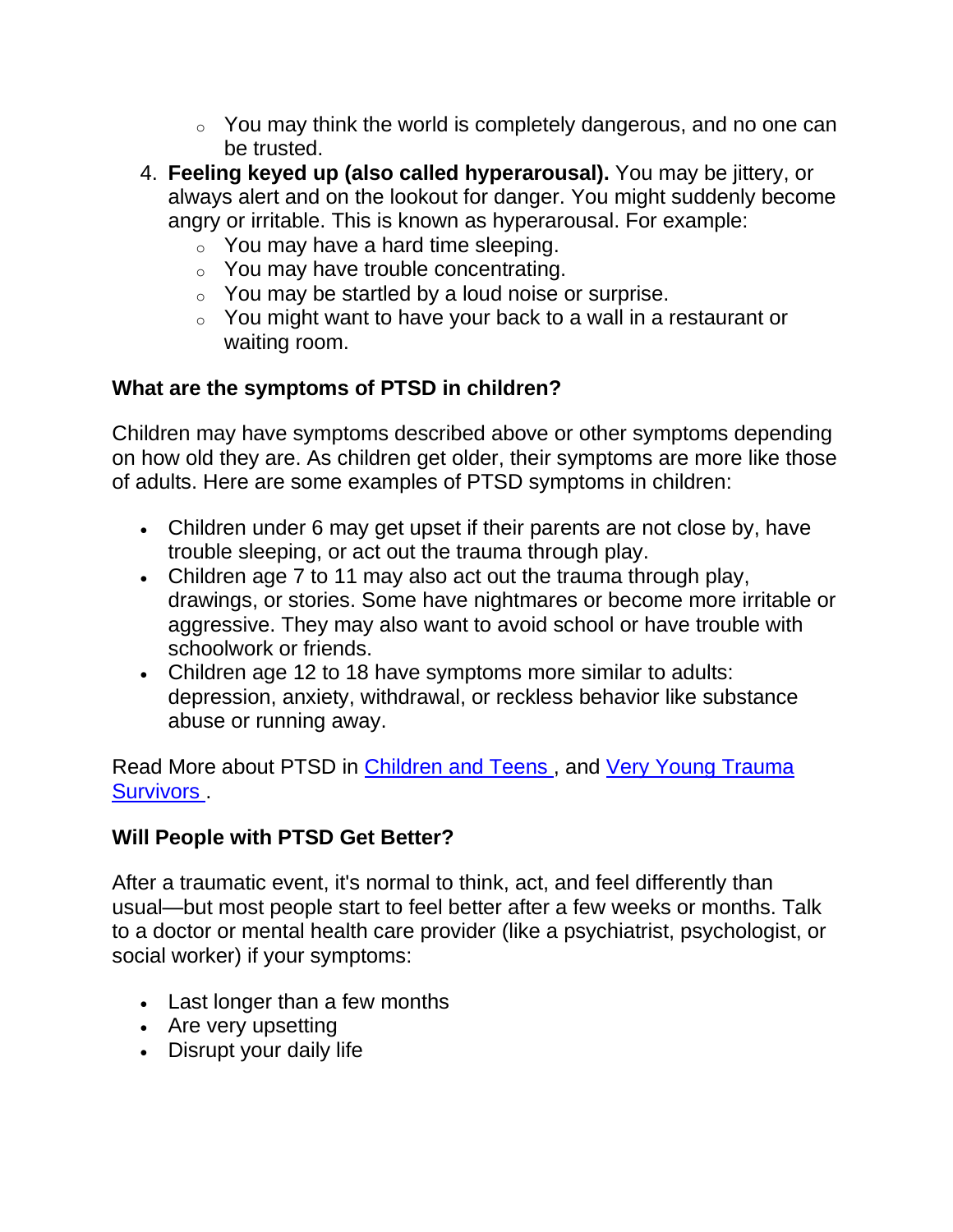"Getting better" means different things for different people. There are many different treatment options for PTSD. For many people, these treatments can get rid of symptoms altogether. Others find they have fewer symptoms or feel that their symptoms are less intense. Your symptoms don't have to interfere with your everyday activities, work, and relationships.

#### **What treatments are available?**

There are two main types of treatment, psychotherapy (sometimes called counseling or talk therapy) and medication. Sometimes people combine psychotherapy and medication.

### **Psychotherapy for PTSD**

Psychotherapy, or counseling, involves meeting with a therapist.

Trauma-focused psychotherapy, which focuses on the memory of the traumatic event or its meaning, is the most effective treatment for PTSD. There are different types of trauma-focused psychotherapy, such as:

- **Cognitive Processing Therapy (CPT)** where you learn skills to understand how trauma changed your thoughts and feelings. Changing how you think about the trauma can change how you feel.
- **Prolonged Exposure (PE)** where you talk about your trauma repeatedly until memories are no longer upsetting. This will help you get more control over your thoughts and feelings about the trauma. You also go to places or do things that are safe, but that you have been staying away from because they remind you of the trauma.
- **Eye Movement Desensitization and Reprocessing (EMDR)** , which involves focusing on sounds or hand movements while you talk about the trauma. This helps your brain work through the traumatic memories.

### **Medications for PTSD**

Medications can be effective too. Some specific SSRIs (selective serotonin reuptake inhibitors) and SNRIs (serotonin-norepinephrine reuptake inhibitors), which are used for depression, also work for PTSD. These include sertraline, paroxetine, fluoxetine, and venlafaxine.

Source: [National Center for PTSD](https://www.ptsd.va.gov/)